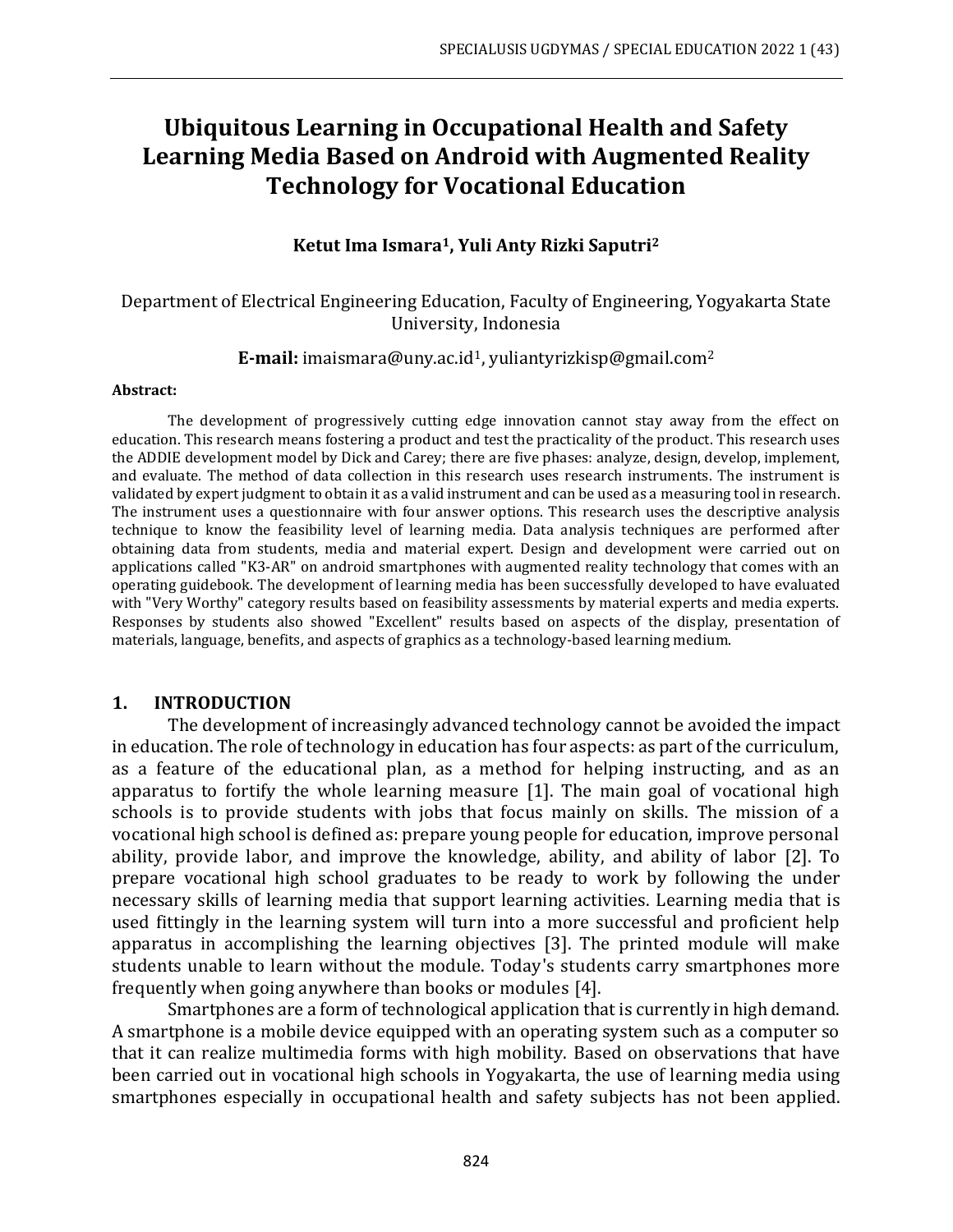Learning media is used in the form of power points, job sheets, or print sheets. Ubiquitous learning is another instructive worldview made conceivable partially by computerized media's affordances [5].

Ubiquitous learning is genuinely sensible for learning since it takes advantage of the innovative progression in the teaching and learning measure. Technology can engage the learning framework, support correspondence settings, survey learning works out, direct resources, and make learning materials [6]. The utilization of learning media dependent on android joined with augmented reality technology, particularly in word-related wellbeing and security subjects, can cause understudy interest so that learning inspiration likewise increments.

Augmented reality is a technology that combines virtual data with the real world. The specialized means it utilizes incorporate mixed media, 3D demonstrating, continuous following and enlistment, wise communication, and detecting. The rule is to apply PCcreated virtual information, similar to message, pictures, 3D models, music, video, etc, to this current reality after reenactment. Thusly, the two kinds of information complete each other, to achieve the update of the real world [7]. The advantages possessed by augmented reality technology including interactive, effective use, can be applied in various media, simple object modeling, the preparation does not cost too much, and easy in operation [8]. In this research, augmented reality was implemented in work-induced accident materials and personal protective equipment featuring three-dimensional objects.

Ubiquitous learning in related to help from the computerized world is perceived as a commonsense way to deal with situating understudies in genuine learning conditions [9]. In this research, the development of learning media can help students understand occupational health and safety materials because it is very important to be the basic thing taught to vocational high school students. The International Organization for Standardization (ISO) 45001 explains that occupational health and safety is a very necessary situation in the work environment to protect the workforce from work accidents. The development of learning media can attract students to learn and realize that occupational health and safety are important to apply and this learning media can also help teachers to support learning activities.

# **2. LITERATURE REVIEW**

#### **2.1. Vocational Education**

Vocational education is education with a curriculum that is tailored to the fields and expertise of students [10]. [11] The term vocational education is general and joins each sort of guidance that hopes to the getting of capacities related to a particular calling, workmanship, or business or that gives the significant arrangement and the legitimate capacities similarly as specific data, so understudies can rehearse a calling, craftsmanship or development, independently of their age and their readiness level, whether or not the planning program contains extra parts of general education. [12] The principal points of vocational education are viewed as the accompanying: (a) to improve the learners who have finished the most significant level of optional schooling; (b) to foster the expert information and abilities needed for the act of a calling; (c) to assess the members' instructive level, with the goal for them to become serious experts later on [13]; (d) to help the understudies in their delicate acclimation to the progressions in the useful methods; (e) to give particular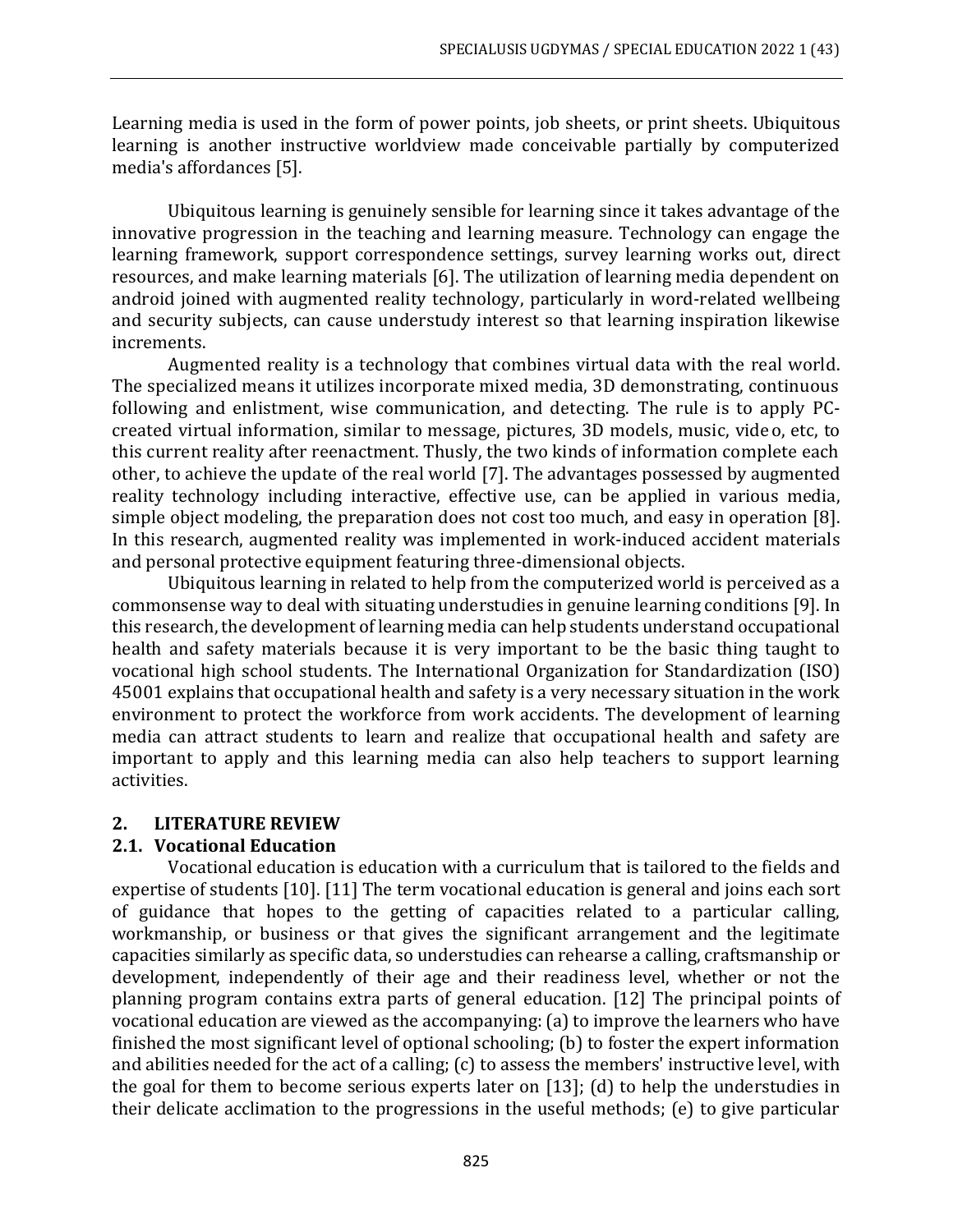preparing introductory or proceeding; (f) to fulfill the constantly changing requirements of the work market; (g) To develop the combination of the understudies in proficient life and in local area too; (h) tο add to the procurement of conservative information and abilities that the association and advancement of a calling requests; and (i) to serve to the partner with the codes of social characteristics, the joining of culture through capable socialization and the creation of a direct and social code that include the master deontology.

### **2.2. Ubiquitous Learning**

Ubiquitous learning or u-learning is another learning worldview. It is supposed to be an extension of past taking in standards from traditional figuring out how to electroniclearning (e-learning) and from e-learning out how to mobile learning (m-learning) and presently moving to u-learning [14]. Six attributes of m-learning have been adjusted by different scientists to be important for the u-learning qualities. The attributes are criticalness of learning need, a drive of information procurement, the versatility of picking upsetting, the intelligence of learning measure, arranging of educational activities, and reconciliation of educational substance [15]. The attributes of u-learning are: (a) permanency, the data stays except if the students intentionally eliminate it; (b) openness, the data is consistently accessible at whatever point the students need to utilize it; (c) promptness, the data can be recovered quickly by the students; (d) intuitiveness, the students can collaborate with companions, educators, and specialists proficiently and successfully through various media; (e) setting mindfulness, the climate can adjust to the students' genuine circumstance to give satisfactory data to the students [16].

### **2.3. Occupational Health and Safety**

The International Organization for Standardization (ISO) 45001 explains that occupational health and safety is a very necessary situation in the work environment to protect the workforce from work accidents. The application of occupational health and safety is the obligation of everyone who works, including students while conducting practical activities in Vocational High School. Students are required to know the same health and safety work as the industry to be implemented when carrying out fieldwork practices or work.

Occupational health and safety are generally portrayed as the investigation of the assumption, affirmation, evaluation, and control of dangers arising in or from the workplace that could obstruct the prosperity and flourishing of workers, thinking about the possible impact on the including organizations and the general environment. The frequency of mishaps and business-related illnesses and wounds in most word-related areas is still unfortunately high; there is subsequently a dire requirement for preventive and defensive measures to be initiated at work environments to ensure the security and soundness of laborers. Word-related mishaps and sicknesses not just purpose incredible torment, enduring and demise to casualties, yet additionally, compromise the existences of different laborers and their dependents. Word related mishaps and illnesses additionally result in (a) deficiency of gifted and incompetent yet experienced work; (b) material misfortune, for example, harm to apparatus and hardware well as ruined items; and (c) high functional expenses through clinical consideration, installment of pay, and fixing or supplanting harmed apparatus and gear [17].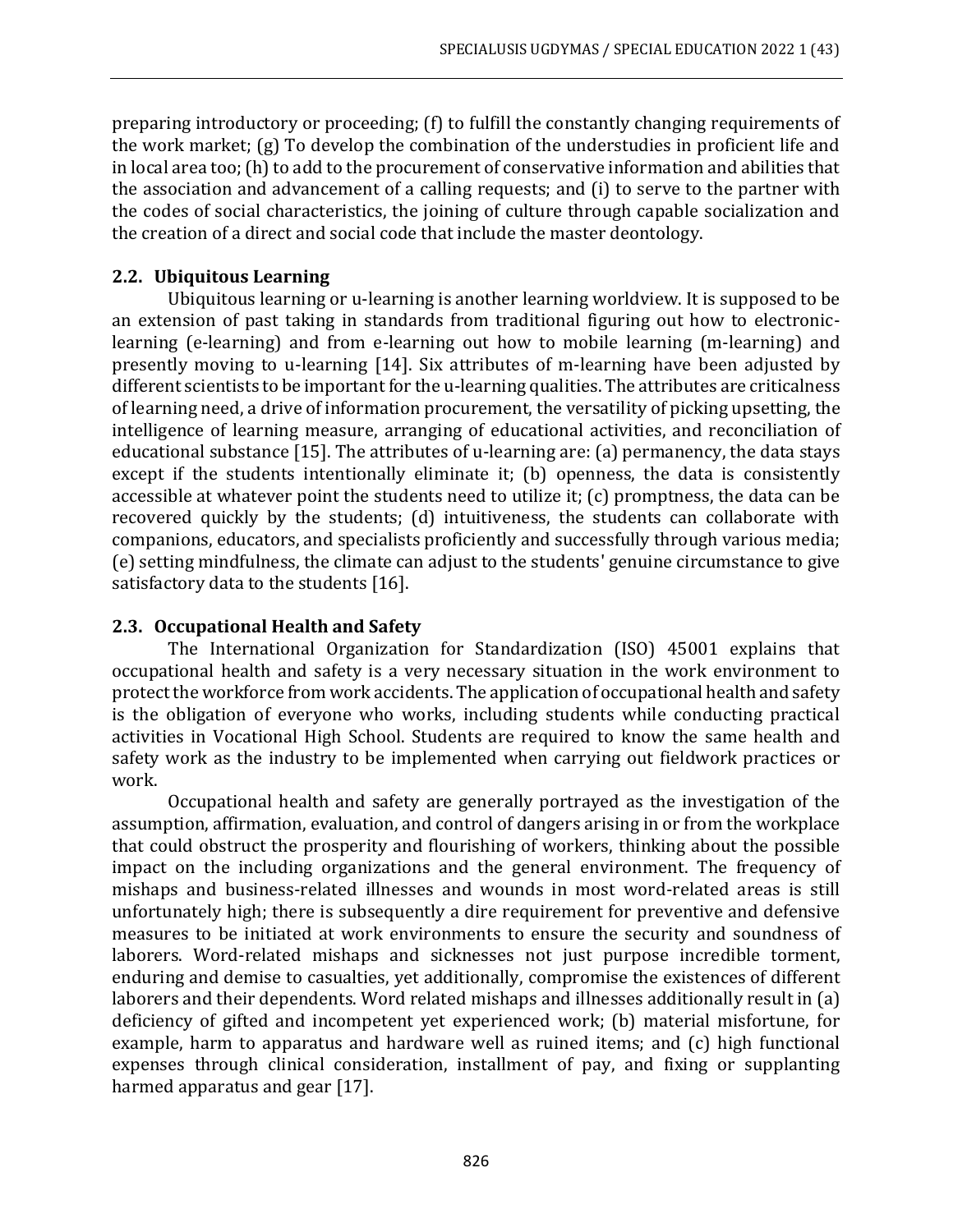Occupational health issues emerge to a great extent from risky components in the workspace. Since most unsafe conditions at work are on a basic level preventable, endeavors ought to be focused on essential anticipation at the work environment, as this offers the most practical procedure for their disposal and control. The arranging and plan of working environments ought to be pointed toward setting up workplaces that are helpful for physical, mental, and social prosperity. This implies playing it safe to stay away from word-related sicknesses and wounds. Work environment security and wellbeing projects should target dispensing with the risky or unfortunate working conditions and perilous demonstrations which represent practically all word-related mishaps and illnesses. This can be accomplished in various ways: designing control, plan of safe work frameworks to limit chances, subbing more secure materials for perilous substances, managerial or authoritative strategies, and utilization of individual defensive hardware [17].

#### **2.4. Augmented Reality**

Augmented reality framework can be characterized as an incidental blend between a real-world and virtual article that can interface continuously and has three dimensions of virtual item enlistment. Augmented reality alludes to a wide range of advancements that project PC-created materials, like text, pictures, and video, onto clients' impression of this present reality. At first, specialists characterized expanded reality as far as explicit working with gadgets, for example, head-mounted displays (HMDs) [18]. [19] The execution of augmented reality by three qualities: (a) the mix of real-world and virtual components, (b) which are intuitive continuously, and which (c) is enlisted in 3D (i.e., the display of virtual objects or data is inherently attached to real-world loci and direction). Likewise, characterize augmented reality frameworks as those which join "genuine and computer-generated data in a genuine climate, intelligently and progressively, and [which align] virtual objects with actual ones" [20]. Augmented reality is "human-PC communication, which adds virtual objects to real faculties that are given by a camcorder progressively"[21]. Augmented reality is an innovation "which permits PC produced virtual symbolism to precisely overlay actual objects continuously" [22].

Augmented reality addresses the forefront of current culture's social-innovative turn of events. Augmented reality applications are being made by autonomous gatherings and associations all around the world for use inside numerous divergent fields [18]. The objective of augmented reality is to utilize three dimensions virtual objects as devices to upgrade clients' impression of, and cooperation with, this present reality, by causing three dimensions virtual objects to show up consistently inside the three objects climate of the real world [23]. However, augmented reality advancements can be intended to cooperate through numerous sensory channels (for example auditory, visual, olfactory, and haptic) which renders definitions zeroed in just on visual information lacking to manage future improvements in augmented reality [24].

Given the intriguing turns of events and the show usefulness of augmented reality as a further developed UI innovation, augmented reality has tremendous possible ramifications and various advantages for the expansion of educating and learning conditions [25]. For instance, augmented reality can: (a) draw in, animate, and inspire understudies to investigate class materials from various points [26] (b) assist with showing subjects where understudies couldn't attainably acquire certifiable direct insight (e.g. astronomy and geography) [27]; (c) upgrade joint effort among understudies and educators and among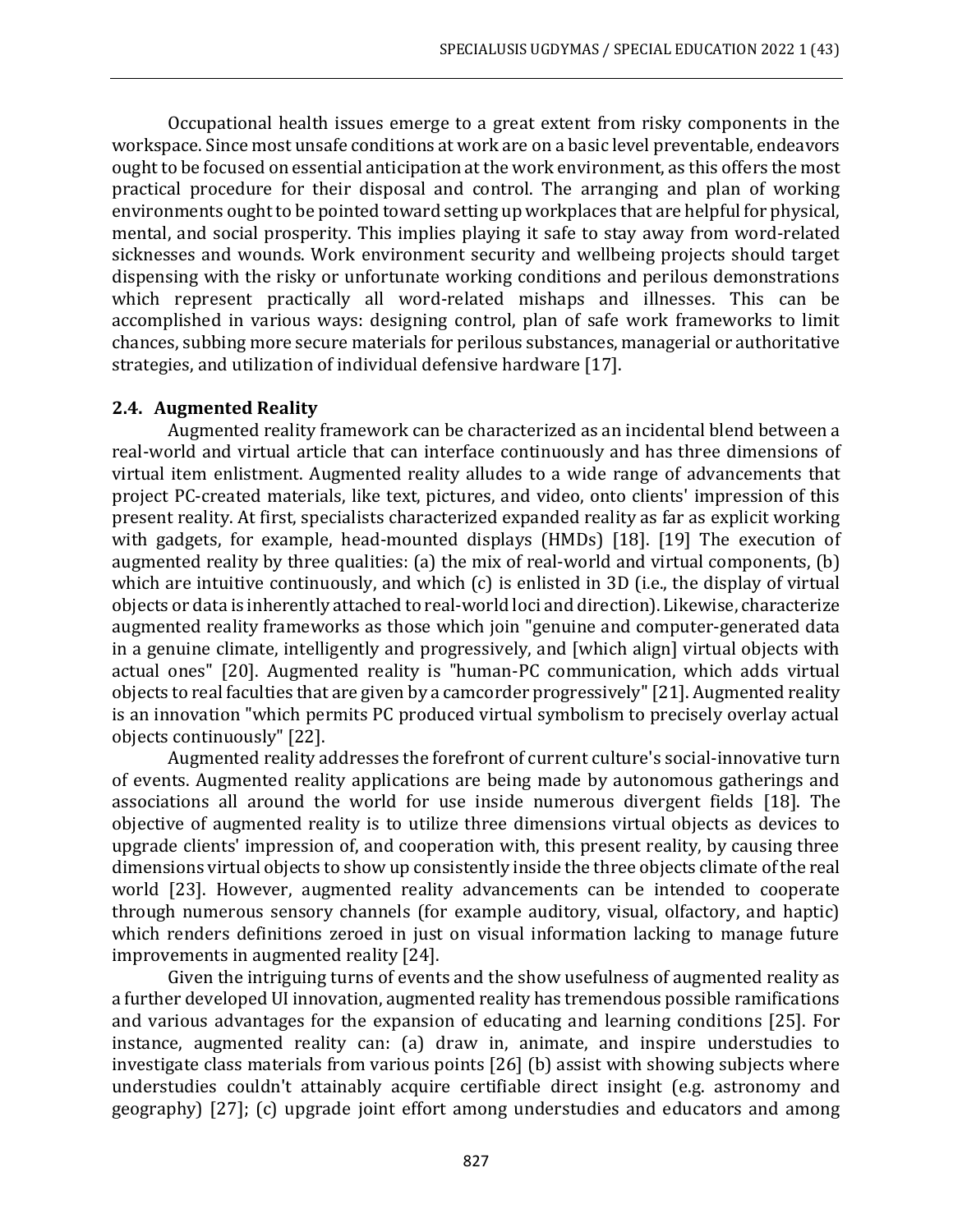understudies [25]; (d) cultivate understudy inventiveness and creative mind [28]; and (e) assist understudies with assuming responsibility for their learning at their own speed and on their way [29], and (f) establish a credible learning climate appropriate to different learning styles [30].

### **3. RESEARCH METHOD**

### **3.1. Types of research**

This type of research is research and development (R&D) with ADDIE as a method of development. The ADDIE development model is a development model that is systematically structured and structured to produce a product. This research aims to develop a product and test the feasibility of the product.

#### **3.2. Time and place of research**

This research was conducted on June 2021 at a vocational high school in Yogyakarta, Indonesia.

### **3.3. Subject research**

This research involved two experts consisting of media experts and subject matter experts. The experts are lecturers in the Department of Electrical Engineering Education, State University of Yogyakarta, and the 10th grade-students majoring in Electrical Power Installation Engineering at vocational high school in Yogyakarta as media users.

### **3.4. Research procedure**



Figure 1. ADDIE Development Method

# **3.4.1 Analyze**

The research procedure is carried out using the ADDIE approach. The procedure begins with the stage of analysis of problems and needs in the development of learning media so that it can be solved with the right solution. This stage includes the analysis of basic competencies to then be used as a reference in the development of learning media, material in media development by following per under indicators of achievement competence. Learning media contains occupational health and safety materials, occupational diseases, work accidents, personal protective equipment, signs safety, as well as occupational health and safety in the use of tools hands or power tools.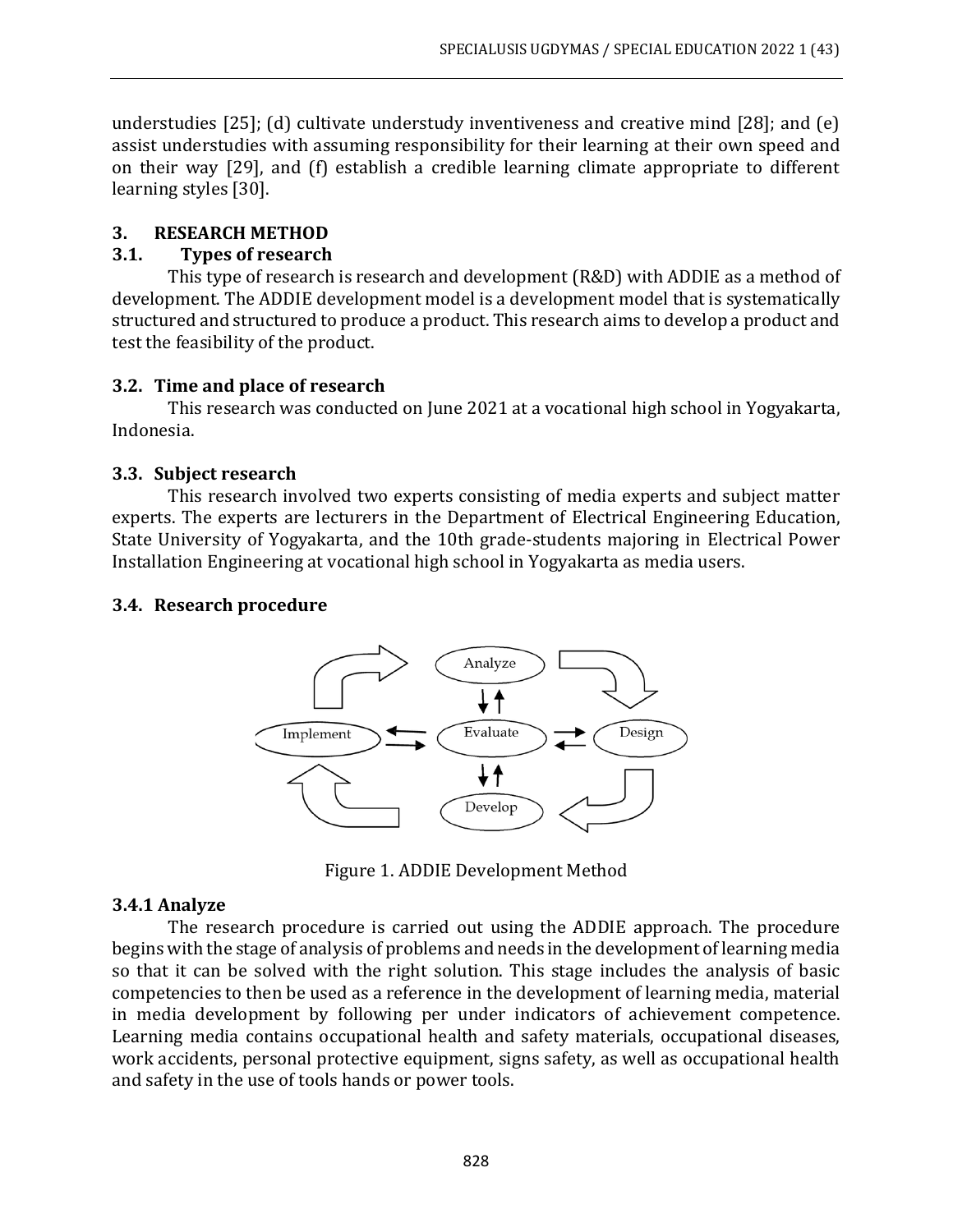The needs analysis stage that includes supporting software for application includes Unity 3D, Vuforia SDK, Microsoft Visual Studio 2019, and the Android SDK. Applications need to be equipped with a guidebook operation that contains instructions for application usage, function information application user interface display, and markers of work accident forms, and personal protective equipment to facilitate the use of media in activities learning. The stage of preparing a development process plan includes the creation of learning media in the form of applications equipped with guidebook operation guidelines based on basic competencies that have been determined, then the design of the application and the guidebook operation made interesting with the consistency of navigation buttons, typefaces, and colors. The media is then invalidated by material experts and media experts as media refinement material learning so that the learning media deserves to be implemented to the students.

#### **3.4.2 Design**

The design phase of android-based occupational health and safety learning media with augmented reality includes (a) application flowchart design, created to facilitate application development, and describes the stages of application development in a structured manner; (b) the design of the application storyboard, containing the design of the application display to be made includes the design of the display and navigation buttons. Storyboards are created to facilitate the development of applications in a structured manner; (c) the preparation of the basic framework of the operating manual containing the first six parts is a introduction that describes two parts, namely a general explanation or description of applications and application development objectives, The second is the instructions for the use of applications that describe two parts, namely the instructions for downloading and installing applications on smartphones using QR Codes or links and instructions to use the camera to scan marker images so that 3D objects are successfully displayed, The third is the appearance of the application user interface that explains the information of the menu parts and the function of navigation buttons contained in the application, The fourth is a marker image that contains a 2D image of a work accident and personal protective equipment that can display 3D objects if students scan images using the camera on the scan menu, The fifth is a cover that contains a summary of the contents of the operating manual and developer expectations after students use the application, and the last is a bibliography that contains reference sources in the process of preparing an operating guidebook.

#### **3.4.3 Develop**

At the development stage, android-based applications with augmented reality are being developed using software including (a) Unity 3D version 2019.4.18f1 which serves as a data processor, including application interface design, three-dimensional objects in the form of images of accident forms due to work and tools personal protection, program code, text, image illustration, and so on, (b) Vuforia Software Development Kit that serves as an organizer and three-dimensional object scanning tool has been created, (c) Android SDK that serves as a development software for android, (d) Microsoft Visual Studio 2019 which serves as software in the writing of program code, and (e) Blender that works software for designing 3D objects and animations.

Black box tests are performed to find outperformance in applications based on application details such as the appearance of the application user interface such as (a) The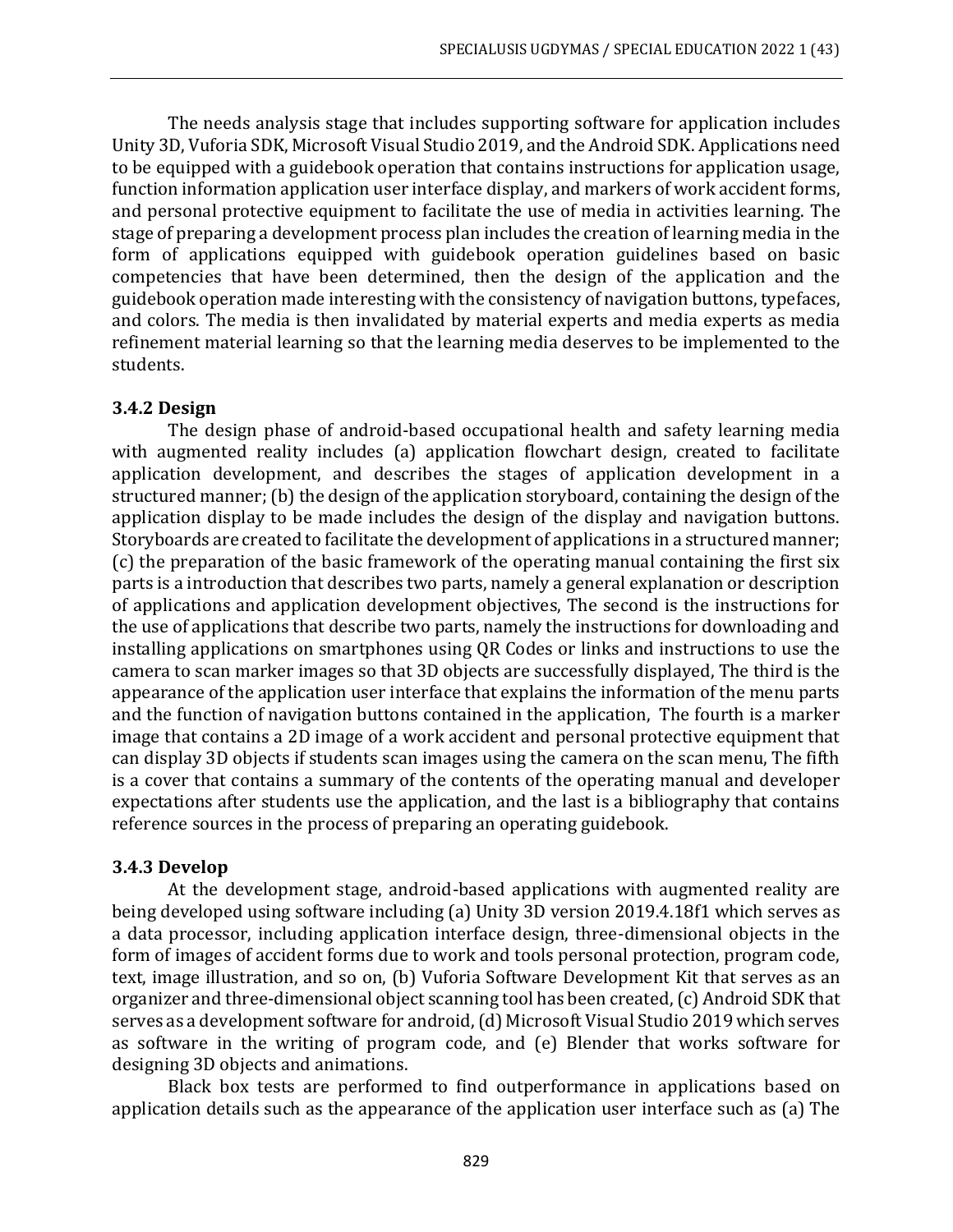appearance of the initial page of the application includes the main menu, material menu, evaluation menu, menu about the application, (b) Key functions on the application among them are navigation buttons and music buttons, and (c) Flow compatibility function on the application so that it can be known whether the application is running accordingly with its function. This test was conducted on android brand smartphones Samsung A10 with Android version 9.0. After the black box test using the instrument, it can be known that the overall function of the application can run well.

Compatibility tests are also performed to check if the application is developed capable of running on smartphones with operating systems, RAM, camera, and screen resolution are different. The results of the compatibility test are shown in table 1:

|                                                       |                                                                                                                                     | <b>Testing</b>          |                                                     |                                                       |  |
|-------------------------------------------------------|-------------------------------------------------------------------------------------------------------------------------------------|-------------------------|-----------------------------------------------------|-------------------------------------------------------|--|
| <b>Device</b><br><b>Name</b>                          | <b>Specifications</b>                                                                                                               | <b>Installatio</b><br>n | <b>Basic</b><br>Applicatio<br>n<br><b>Functions</b> | <b>Augmented</b><br><b>Reality</b><br><b>Function</b> |  |
| <b>Samsung</b><br>Galaxy<br>A10                       | <b>Operation Systems: Android 9.0</b><br>RAM: 2 GB<br>Screen Resolution: 720 x 1520<br>pixels HD+<br>Camera: 13 MP                  | <b>Success</b>          | <b>Success</b>                                      | <b>Success</b>                                        |  |
| <b>Asus</b><br><b>Zenfone</b><br><b>Pro Max</b><br>M1 | <b>Operation Systems: Android 9.0</b><br>RAM: 4 GB<br><b>Screen Resolution: 1080 x 2160</b><br>pixels<br><b>Camera:</b> 13 MP/16 MP | <b>Success</b>          | <b>Success</b>                                      | Success                                               |  |
| <b>Samsung</b><br>Galaxy<br>A51                       | <b>Operation Systems: Android 11</b><br>RAM: 6 GB<br>Screen Resolution: 1080 x 2400<br>pixels<br>Camera: 48 MP                      | <b>Success</b>          | <b>Success</b>                                      | Success                                               |  |
| <b>Samsung</b><br>Galaxy<br>A31                       | <b>Operation Systems: Android 10</b><br>RAM: 4 GB<br><b>Screen Resolution: 1080 x 2400</b><br>pixels<br>Camera: 48 MP               | <b>Success</b>          | <b>Success</b>                                      | <b>Success</b>                                        |  |

Table 1. Compatibility Tests Result

At this stage, there is also a feasibility test reviewed from the material and media aspects by material media experts to find out the level of product feasibility before it is implemented to students. Validation by material experts is done to find out the level of eligibility material development media learning occupational health and safety based on android with augmented reality. Aspects assessed cover four aspects including the feasibility of content, language, presentation, and benefit. The handles used amounted to 25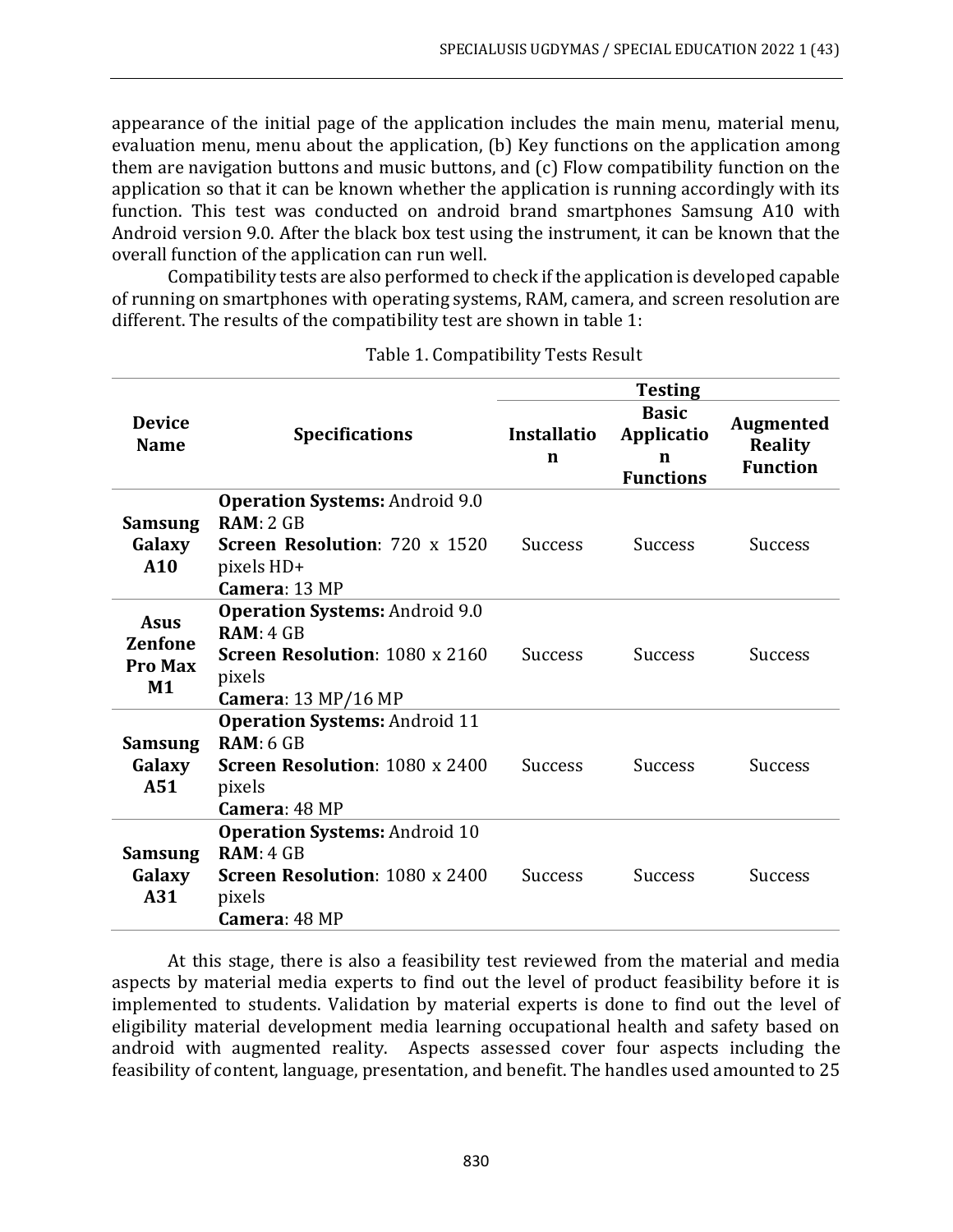statements using the Likert scale category with four answer options. Score adjusted at level categories eligibility. Here is a table of validation results by material experts:

| <b>Aspects</b>      | Max.<br><b>Score</b> | <b>Material Expert</b><br><b>Score</b> |     | Average | Percentage |
|---------------------|----------------------|----------------------------------------|-----|---------|------------|
|                     |                      |                                        | 2   |         |            |
| Content             | 28                   | 26                                     | 21  | 23.5    | 84%        |
| Eligibility         | 24                   | 22                                     | 19  | 20.5    | 85%        |
| Language            | 28                   | 26                                     | 22  | 24      | 86%        |
| <b>Presentation</b> | 20                   | 19                                     | 18  | 18.5    | 93%        |
| <b>Benefit</b>      | 100                  | 93                                     | 80  | 86.5    |            |
| <b>Total</b>        |                      | 93%                                    | 80% | 87%     |            |
| Percentage          |                      |                                        |     |         |            |

Table 2. Validation Results by Material Experts

Validation by media experts is done to find out the level of eligibility development of occupational health and safety learning media android with augmented reality. Aspects that it is considered to cover four aspects including the presentation format, language, consistency, and aspects of graphics. The handles used amounted to 25 statements use the Likert scale category score four answer options. Score adjusted at the category of eligibility level. Here is a table of validation results by media experts:

| <b>Aspects</b>          | Max.         | <b>Media Expert Score</b> |     | Average | Percentage |
|-------------------------|--------------|---------------------------|-----|---------|------------|
|                         | <b>Score</b> |                           | 2   |         |            |
| <b>Presentation</b>     | 24           | 20                        | 23  | 21.5    | 90%        |
| Format                  | 32           | 27                        | 29  | 28      | 88%        |
| Language                | 28           | 25                        | 25  | 25      | 89%        |
| Consistency             | 16           | 14                        | 14  | 14      | 88%        |
| <b>Graphics Aspects</b> | 100          | 86                        | 91  | 88.5    |            |
| Total                   |              | 86%                       | 91% | 89%     |            |
| Percentage              |              |                           |     |         |            |

Table 3. Validation Results by Media Experts

#### **3.4.4 Implement**

This stage was carried out with the number of respondents to 36 students of Grade 10th Majors Electrical Power Installation Technique in SMK Negeri 3 Yogyakarta. The implementation aims to find out the student's response to the learning media. After the trial is conducted on the learning media, students can fill out the response questionnaire. The results of filling the next response questionnaire are used as a reference to make improvements. The assessment uses a questionnaire with a Likert scale category score of 1- 4 and a total of 20 statement items which include five aspects including the display aspect with 2 statements, the material presentation aspect with 5 statement items, the language aspect with 5 items statement, benefit aspect with 3 statement items and graphic aspect with 5 statement items. Here is a table of assessment results by students: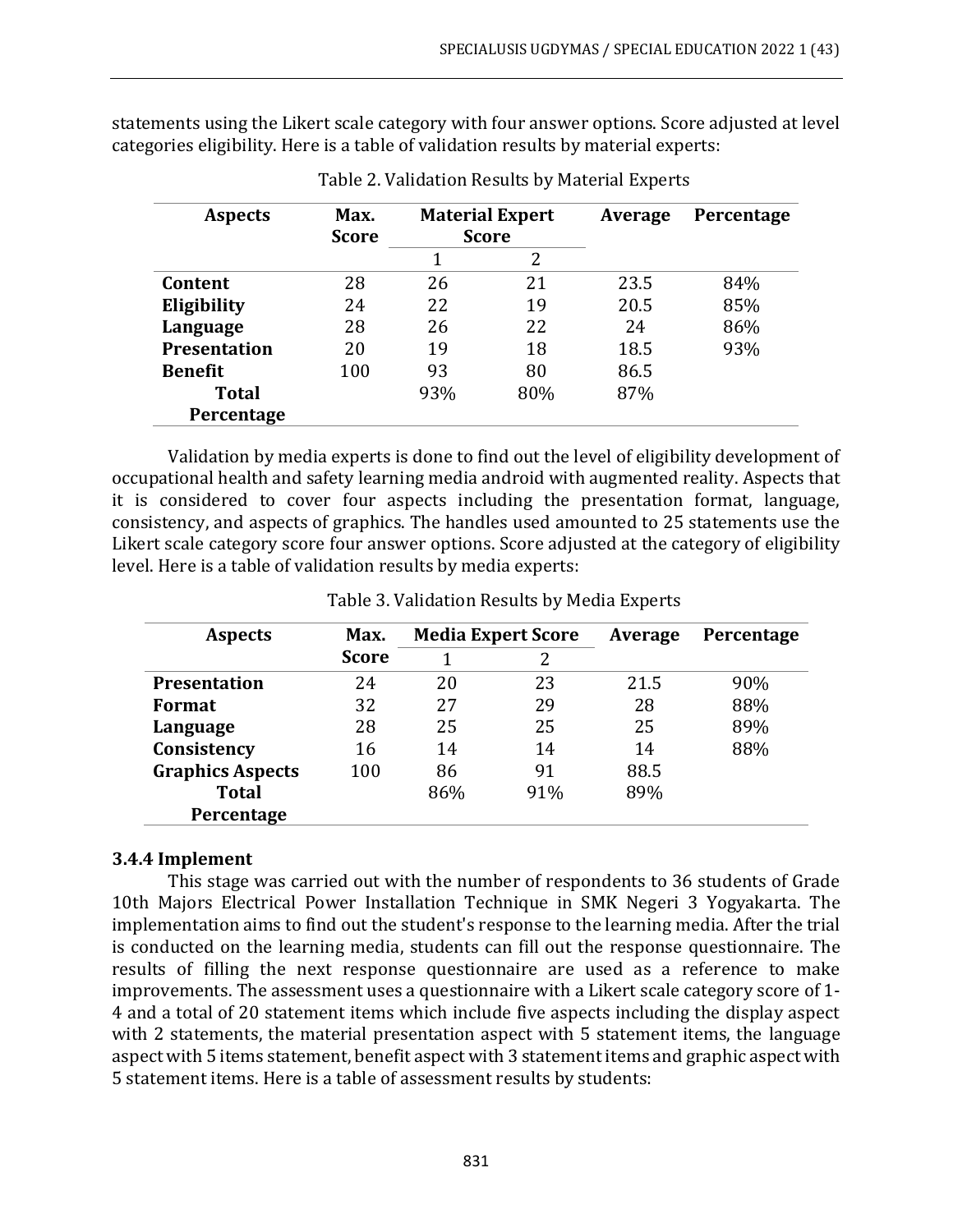| <b>Aspects</b>    | <b>Display</b> | <b>Presentation</b> | Language | <b>Benefit</b> | <b>Graphics</b> | <b>Total</b> |
|-------------------|----------------|---------------------|----------|----------------|-----------------|--------------|
| <b>Max. Score</b> |                | 20                  | 20       | 12             | 20              | 80           |
| Average           | 6.81           | 16.42               | 16.86    | 10.31          | 16.89           | 67.28        |
| Percentage        | 85%            | 82%                 | 84%      | 86%            | 84%             | 84%          |

Table 4. Assessment Results by Students

#### **3.4.5 Evaluate**

The last stage is an evaluation that aims to formulate improvements to the learning media through response questionnaires that are distributed to students. Data on the results of the questionnaire is then processed to find out the success of the development of learning media that has been done. Improvements to the learning media are made if there are shortcomings or discrepancies so that the creation of a viable product and the achievement of development goals.

#### **3.5. Data, instruments, and data collection techniques**

The method of data collection in this research uses instruments and validated by expert judgment so that it is obtained as a valid instrument and can be used as a measuring tool in research. Likert scale presented for a genuine or speculative circumstance understudy, members are approached to show their degree of concurrence with the given assertion (items) on a measurement scale [31]. The instrument uses a questionnaire with four answer options namely 4 (Excellent), 3 (Good), 2 (Bad), 1 (Very Bad).

#### **3.6. Data analysis technique**

The data analysis technique used in this research is a quantitative descriptive data analysis to know the level of feasibility of learning media. Data analysis techniques are performed after obtaining data from students, media and material experts. The results of the data analysis obtained are then calculated by converting the results of the calculation into percentage form. Media eligibility percentage categories can be seen in Table 5.

| Score in Percentages (%) | Category      |  |  |
|--------------------------|---------------|--|--|
| $0 - 25%$                | Very Unworthy |  |  |
| $>25\% - 50\%$           | Less Worthy   |  |  |
| $>50\% - 75\%$           | Proper        |  |  |
| $>75\% - 100\%$          | Very Worthy   |  |  |

Table 5. Media Eligibility Percentage Category

#### **3.7. SWOT Analysis**

The development of learning media obviously has advantages and disadvantages so that SWOT (Strengths, Weaknesses, Opportunities, and Threats) examination stage is required seems when learning media are utilized along with other similar. Strengths in learning media, media is outfitted with augmented reality innovation, the current materials adjust to the essential capabilities of word related wellbeing and security and there is an assessment menu that should be possible by understudies, just as the consistency of learning media which lies in the showcase plan like design, route buttons, and text size. Weaknesses in learning media, learning media has not been tried for its adequacy in light of the fact that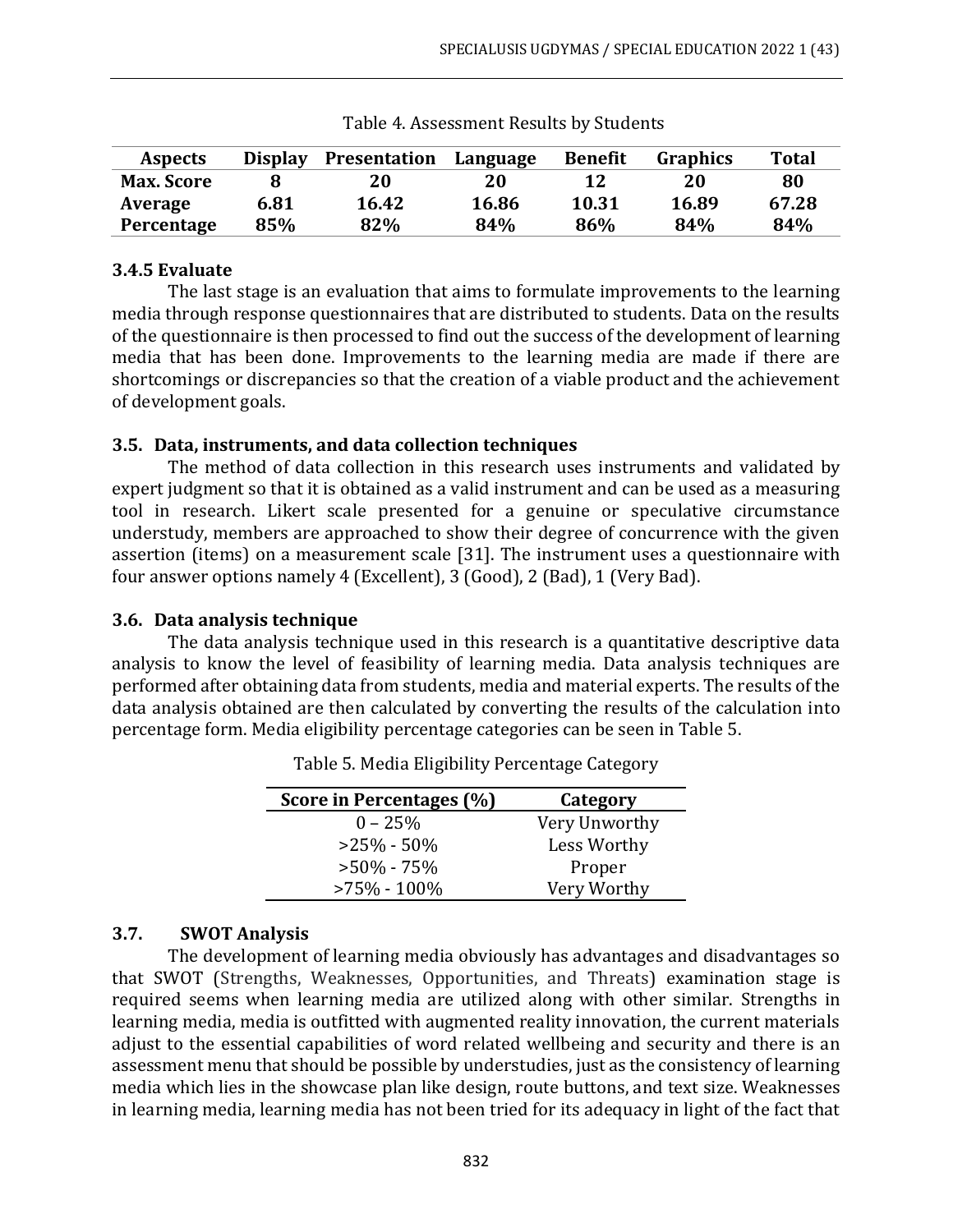in this review it is simply restricted to an achievability test. The learning media has not been outfitted with a conversation discussion to oblige understudies in posing inquiries identified with word related wellbeing and security materials on fundamental occupational health and safety subjects.

Opportunities in learning media, viability tests should be completed so it very well may be seen that learning media can be utilized work on the nature of learning. The expansion of a conversation gathering is likewise required as a discussion for understudies to pose inquiries so they can build understudies' information identified with occupational health and safety subjects. Threats in learning media is the huge application limit turns into a threat in this development in light of the fact that not all understudies' cell phones have an enormous limit.

# **4. RESULTS AND DISCUSSION**

### **4.1. Results**

This research resulted in a product that is an application with the name "K3-AR" on android smartphones that comes with an operating guidebook. The K3-AR application and the operating guidebook is shown in Figure 2 and 3. The overall function of the display and navigation buttons, K3-AR applications can work very well. The operating guidebook was made to make it simpler for understudies to utilize the application and output markers to raise three-dimensional objects.





Figure 2. K3-AR Application Figure 3. Guidebook Operation

Assessment results provided by students, material and media experts result in assessments with very worthy categories. Diagrams of assessment results by material and media experts are shown in Figure 4 and 5.



90% 88% 89% 88% 87% 88% 89% 90% 91% Presentation Simplicity Consistency Graphic Percentage **Assessment by Media Experts**

Figure 4. Assessment Diagram by Material Expert Figure 5. Assessment Diagram by Media Expert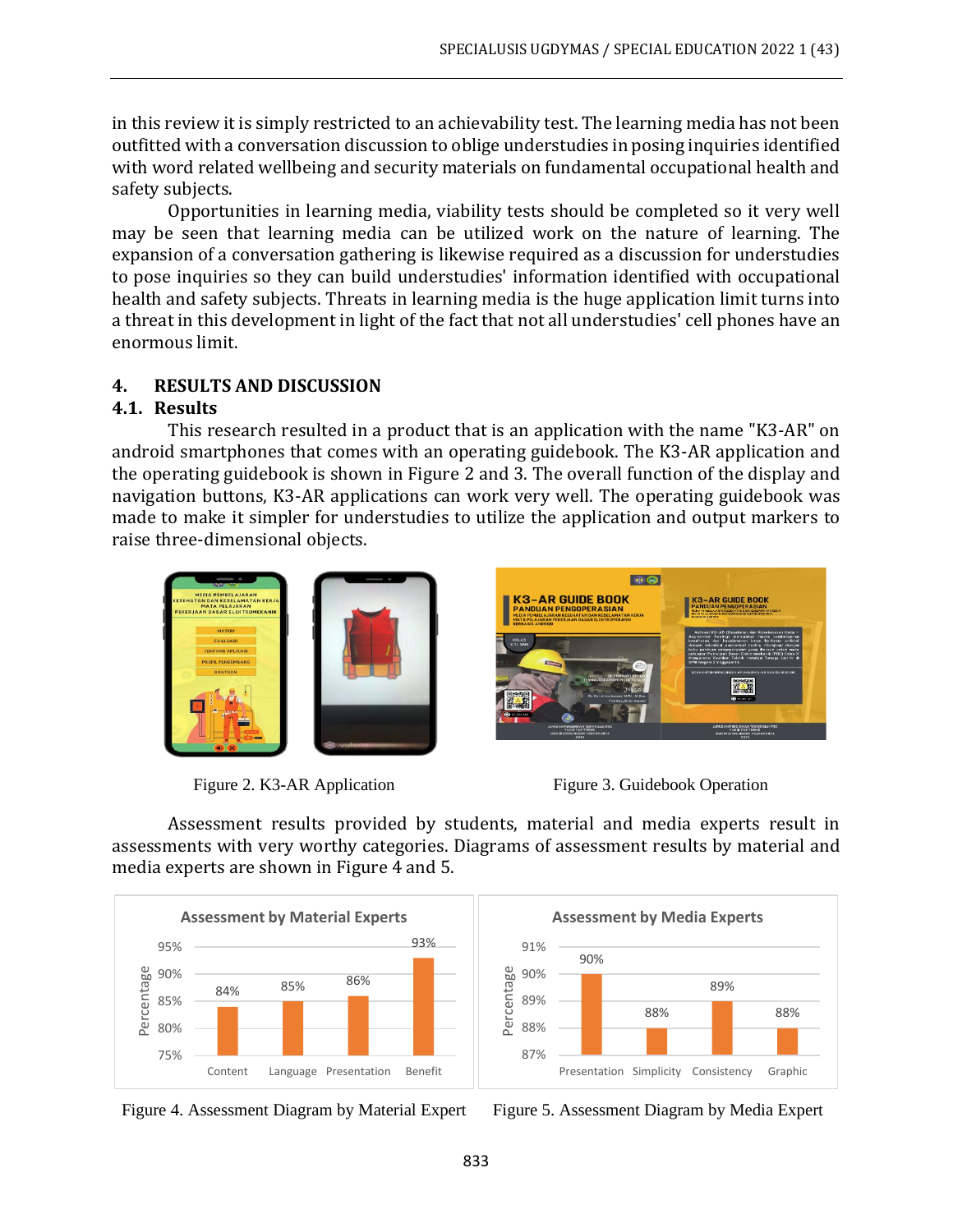Figure 4 shows the aspect of content feasibility gets 84%, the language aspect gets 85%, the presentation aspect gets 86%, and on the benefit aspect gets 93% so that the total overall assessment gets 87% with the category "Very Worthy". Figure 5 shows the aspect of presentation format gets 90%, the language aspect gets 88%, the consistency aspect gets 89%, and on the aspect of the graph gets 88% with the total overall assessment gets 89% with the category "Very Worthy". Students' response obtained results with very decent categories. The student response diagram can be seen in Figure 6.



Figure 6. Response Diagram by Students

Figure 6 shows on display aspect gets 85%, in the aspect of the presentation of the material gets 82%, in the aspect of language get a percentage of 84%, on the aspect of benefits get a percentage of 86%, and on the aspect of graphic get a percentage of 84% with the category "Excellent".

#### **4.2. Discussion**

Ubiquitous learning advances have been effectively applied to learning exercises in different fields like natural science, sociology, and languages, in that the learning intentions and premium of the understudies have been raised, just as great learning execution being introduced [32]. The development of learning media based on android with AR technology can help students understand occupational health and safety materials.

The assessment by material experts showed 84% on the feasibility aspect of content with the category "Very Worthy" due to the conformity of the material with basic competencies and student needs. The content of material on the media comes from an accurate, complete, reliable, and clear source. The percentage in the language aspect is 85% with the category "Very Worthy" because the sentences in the material in the application are easy to read and understand so that the information contained in the material is clear. Percentage in the aspect of presentation 86% with the category "Very Worthy" because the purpose is clear, the information presented is easy to understand, and the instructions for the use of media are clear and easy to understand. Percentage on the benefit aspect of 93% with the category "Very Worthy" because the learning media facilitates and helps the learning process.

The assessment by media experts showed 90% in aspects of the presentation format with the category "Very Worthy" due to the exact font size and appropriate layout. Color composition with background and writing on the media is good. Percentage 88% on the aspect of convenience with the category "Very Worthy" because the navigation button works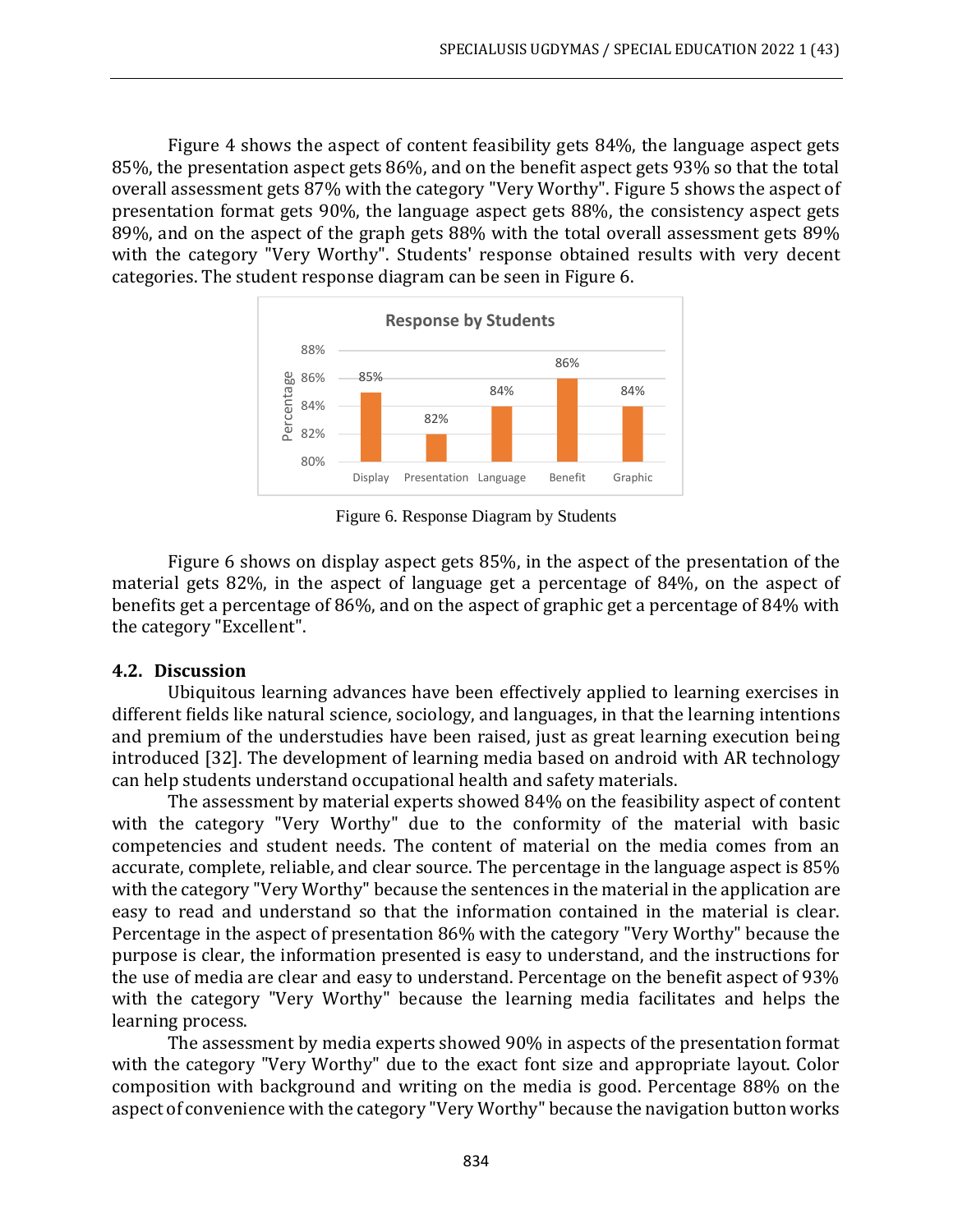well by following per under its function and is clear. Easy-to-use media as well as instructions for use help media use. Percentage 89% in the aspect of consistency with the category "Very Worthy" because the size and shape of letters are consistent in each section and the location and function of the navigation keys are consistent. Percentage 88% on the aspect of the graph with the category "Very Worthy" because the display design is appropriate, the color used in each function is appropriate. Low-resolution images have been replaced with higher resolutions so that they look clearer.



The Figure 7. Relationship Analysis of Student Response Outcomes  $\cdot$  t with the category "Excellent" due to the attractive display of learning media and the colors used in the appropriate media. Based on student responses to questionnaires, the appearance of the application attracts students' interest in using this application. Percentage of 82% in aspects of the presentation of material with the category "Excellent" because the purpose and instructions in the learning media are clear. Clear learning objectives direct students to achieve an understanding of basic competencies in occupational health and safety materials. The upcoming development is expected to present a sequence of materials so as not to confuse students. Percentage of 84% in the aspect of language with the category "Excellent" because sentences in the learning media are easy to understand. The language used directs students' learning interests further towards the materials in the application. Percentage of 86% on the benefit aspect with the category "Excellent" because the learning media facilitates the explanation on the occupational health and safety subjects. Percentage of 84% in the aspect of graphics with the category "Excellent" due to the design of the display of learning media accordingly and the appearance of clear images.

#### **5. CONCLUSION**

The development of learning media with augmented reality to help professional understudies in Yogyakarta in concentrating on occupational health and safety materials has been effectively evolved with black box test results on all capacities in the application, just as fruitful compatibility test results on a few gadgets have been assessed. with the aftereffects of the "Very Worthy" classification dependent on a practicality evaluation by material and media specialists. master. Understudy reactions additionally showed "Very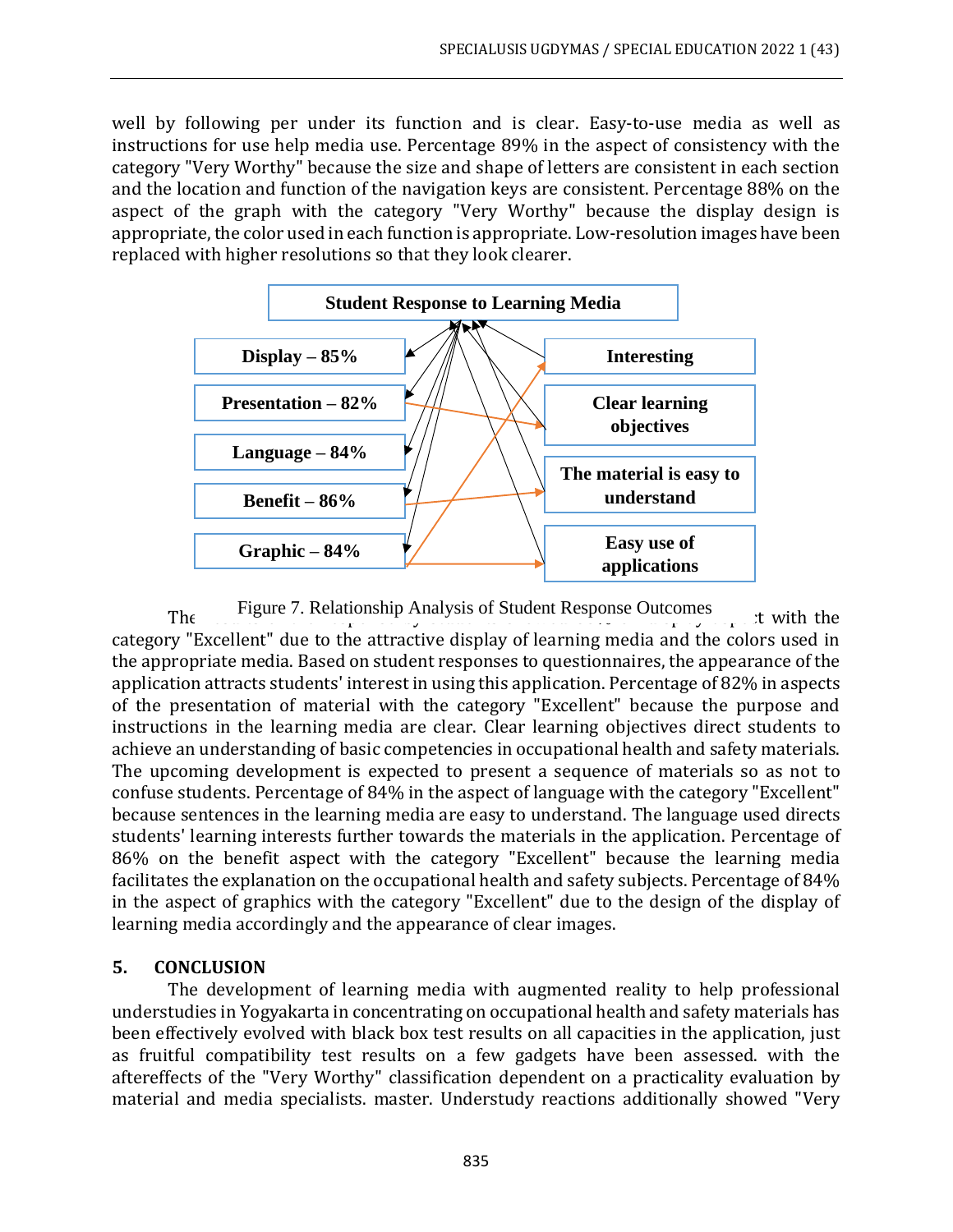Good" results dependent on parts of display, presentation of material, language, benefits, and graphic aspects as innovation based learning media.

#### **REFERENCES**

- [1] R. Raja and P. C. Nagasubramani "Impact of Modern Technology in Education," *Journal of Applied and Advanced Research,* vol. 3, no. 1, pp. 33-35, 2018.
- [2] B. A. Altan and H. O. Altıntas, "Professional Identities of Vocational High School Students and Extracurricular Activities," *Journal of Education and Training Studies,* vol. 5, no. 7, pp. 46-52, 2017.
- [3] Y. D. Puspitarini and M. Hanif, "Using Learning Media to Increase Learning Motivation in Elementary School," *Anatolian Journal of Education,* vol. 4, no. 2, pp. 53-60, 2019.
- [4] K. I. Ismara, A. Suharjono, D. Supriadi, "Ubiquitous Learning in Occupational Health and Safety for Vocational Education*," International Journal of Evaluation and Research in Education (IJERE),* vol. 10, no. 1, pp. 285-292, 2021.
- [5] B. Cope and M. Kalantzis, "Ubiquitous learning: An agenda for educational transformation," *Proceedings of the 6th International Conference on Networked Learning*, pp. 576-582, 2010.
- [6] C. Mohd, F. Shahbodin, and N. C. Pee, "Exploring the potential technology in personalized learning environment (PLE)," *Journal of Applied Science and Agriculture*, vol. 9, no. 18, pp. 61-65, 2014.
- [7] Hu Tianyu, "Overview of augmented reality technology," *Computer Knowledge and Technology*, pp. 194-196, 2017.
- [8] I. Mustaqim and N. Kurniawan, "The Development of Learning Media Based on Augmented Reality (in Bahasa)," *Jurnal Edukasi Elektro,* vol. 1, no. 1, pp. 36-48, 2017.
- [9] S. W. Hsieh, Y. R. Jang, G. J. Hwang, and N. S. Chen, "Effects of teaching and learning styles on students' reflection levels for ubiquitous learning," *Computers & Education*, vol. 57, no. 1, pp. 1194-1201, 2011.
- [10] Suryani, L, and Hamdu, G, "Education for Sustainable Development in Science National Exam Questions of Elementary School," *ASEAN Journal of Science and Engineering Education*, vol 1, no. 1, pp 1-6. 2021.
- [11] Kotsikis, V. *Educational Administration and Policy*. Athens: Ellin, 2007.
- [12] Sapfo, M. "The Contribution of Vocational Education and Training in the Preservation and Diffusion of Cultural Heritage in Greece: The Case of the Specialty "Guardian of Museums and Archaeological Sites," *International Journal of Humanities and Social Science,* vol. 2, no. 24, pp. 51-58, 2012.
- [13] Zarifis, G. "Vocational Education and Training Policy Development for Young Adults in The European Union: A Thematic Analysis of The EU Trend of Convergence Towards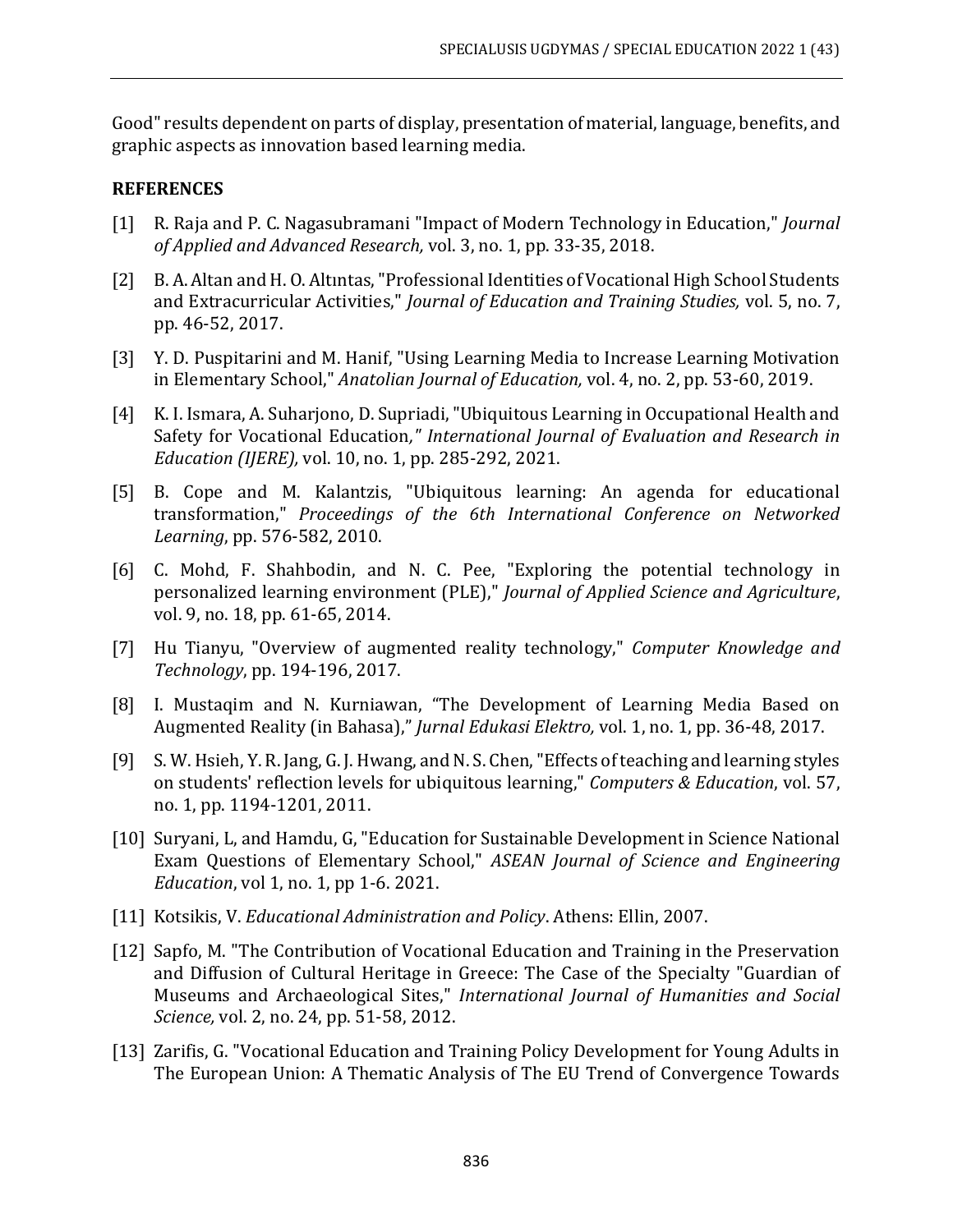Integration, Drawn from The VET Policies Adopted in Three Member States," *Research in Post-Compulsory Education,* vol. 5, no. 1, pp. 91-113, 2000.

- [14] S. Yahya, E. A. Ahmad, and K. A. Jalil, "The Definition and Characteristics of Ubiquitous Learning: A Discussion," *International Journal of Education and Development using Information and Communication Technology,* vol. 6, no. 1, pp. 117-127, 2010.
- [15] Chen, Y.S., Kao, T.C., Sheu. J.P. and Chiang, C.Y, "A Mobile Scaffolding-Aid-Based Bird Watching Learning System," *Proceedings of IEEE International Workshop on Wireless and Mobile Technologies in Education,* pp. 15-22, 2002.
- [16] S. Yahya, E. A. Ahmad, and K. A. Jalil, "The Definition and Characteristics of Ubiquitous Learning: A Discussion," *International Journal of Education and Development using Information and Communication Technology,* vol. 6, no. 1, pp. 117-127, 2010.
- [17] Alli, B. O, "Fundamental Principles of Occupational Health and Safety", *International Labour Office, Geneva*: ILO, 2008.
- [18] Kaufmann. H, "Collaborative Augmented Reality in Education," *Proceedings of Imagina 2003 Conference*, pp. 1-4, 2003.
- [19] Yuen. S, Yaoyuneyong. G, and Johnson. E, "Augmented Reality: An Overview and Five Directions for AR in Education," *Journal of Educational Technology Development and Exchange*, vol. 4, no. 1, pp. 119-140, 2011.
- [20] Höllerer. T. H, and Feiner. S. K. *Mobile Augmented Reality*. In H. A. Karimi, & A. Hammad (Eds.), Telegeoinformatics: Location-Based Computing and Services, pp. 392-421. CRC Press, 2004.
- [21] Ludwig. C, and Reimann. C, "Augmented Reality: Information at Focus," *Cooperative Computing & Communication Laboratory*, vol. 4, no. 1, p. 4, 2005.
- [22] Zhou. F, Duh. H. L, and Billinghurst. M, "Trends in Augmented Reality Traching, Interaction and Display: A Review of Ten Years in ISMAR. *Mixed and Augmented Reality, ISMAR 7th IEE/ACM International Symposium*, pp. 193-202, 2008.
- [23] Azuma. R, Baillot. Y, Behringer. R, Feiner. S, Julier. S, and MacIntyre. B, "Recent Advances in Augmented Reality," *Computers & Graphics*, pp. 1-15, 2001.
- [24] Hughes. C. E, Stapleton. C. B, Hughes. D. E, and Smith. E. M, "Mixed Reality in Education, Entertainment, and Training," *IEEE Computer Graphics and Applications*, pp. 24-30, 2005.
- [25] Billinghurst. M, "Augmented Reality in Education," *New Horizons for Learning*, 2002. Cooperstock. J. R, "The Classroom of the Future: Enhancing Education through Augmented Reality," *Proceedings of HCI International*, pp. 688-692, 2001.
- [25] Billinghurst. M, and Kato. H, "Collaborative Augmented Reality," *Communications of the ACM*, vol. 45, no. 7, pp. 64-70, 2002.